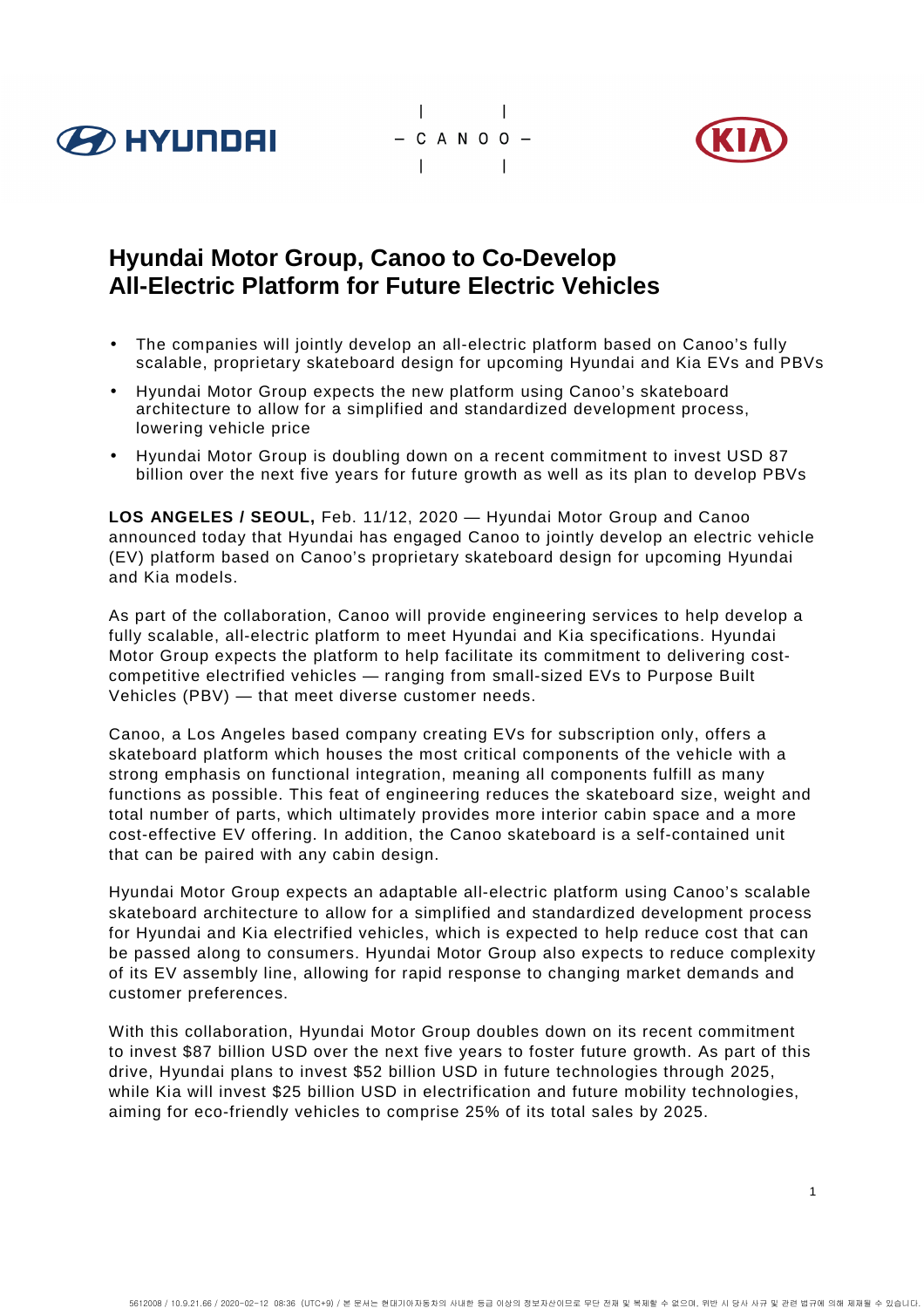Hyundai and Kia both recently announced plans to develop fully electric PBVs. Hyundai presented its first PBV concept as a key pillar of its smart mobility solution strategy at CES 2020 in January. At its CEO Investor Day on January 14, Kia announced its plan to develop PBVs tailored for shared-service companies and logistics companies.

"We were highly impressed by the speed and efficiency in which Canoo developed their innovative EV architecture, making them the perfect engineering partner for us as we transition to become a frontrunner in the future mobility industry," said Albert Biermann, Head of Research & Development, Hyundai Motor Group. "We will collaborate with Canoo engineers to develop a cost-effective Hyundai platform concept that is autonomous ready and suitable for mass adoption."

"We have been working diligently to develop a bold new electric vehicle and partnering with a global leader like Hyundai is a validating moment for our young company," said Ulrich Kranz, In Charge of Canoo. "It is a real honor for us to help Hyundai explore EV architecture concepts for their future models."

Canoo unveiled its first electric vehicle for subscription only on Sept. 24, 2019, just 19 months after the company's founding in December 2017. Canoo's proprietary skateboard architecture, which directly houses the batteries and electric drivetrain, has enabled Canoo to reimagine EV design in a way that challenges traditional automotive shape and functionality.

Canoo reached Beta testing phase within 19 months of inception, and the company recently opened the waitlist for its first vehicle. This is a major milestone for the company and the culmination of the efforts of 300+ experts working to deliver a proof of concept of Canoo's backbone architectural systems. Canoo's first vehicle will launch in 2021, and is designed for a world in which transportation is becoming increasingly electric, shared and autonomous.

#### **###**

#### **About Canoo**

Canoo is a Los Angeles based company creating and offering unique electric vehicles (EV) for subscription only. Canoo's first vehicle will launch in 2021 and was designed for a world in which transportation is becoming increasingly electric, shared and autonomous. Canoo is challenging the traditional way of building, offering and using vehicles based on a threefold approach:

A new business model that focuses on reducing production and infrastructure costs to make EVs more affordable to customers. A bold design capitalizing on the space EV technology affords, catering to the needs of today's consumers. A subscription model that puts an end to ownership, providing a hassle- and commitment free car experience in modern cities.

Founded in December 2017 by a group of experienced automotive engineers and executives, the Canoo team has since been complimented by various experts from successful tech and car companies. Today, Canoo has grown to around 300+